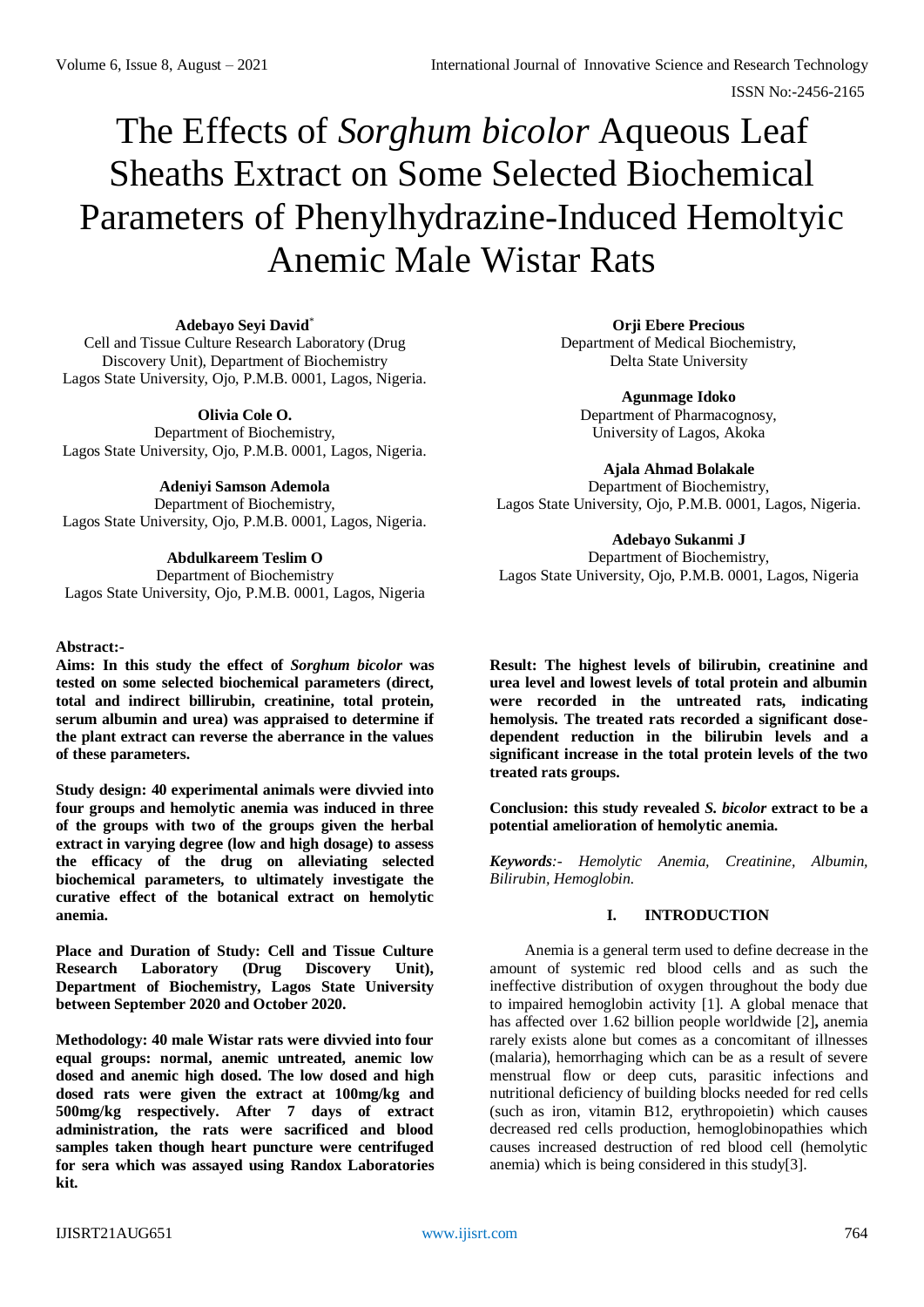Hemolytic anemia occurs when erythropoiesis cannot match the pace of red cell destruction; characterized by reticulocytosis, increased unconjugated bilirubin and lactate dehydrogenase, decreased haptoglobin and peripheral blood smear finding [4]. Hemolytic anemia can be caused by various factors inclusive of: hereditary disorders of the membranes of red blood cells which causes changes to the shape (e.g spherocytosis, ovalocytosis), red cell enzyme deficiencies, [5]**,** consumption of fava beans or taking antimalarial drug, primaquine in glucose-6-phosphate dehydrogenase deficient individuals [6], infections such as malaria, clostridium infections, immune hypersensitivity [4] and phenylhydrazine which is used in the laboratory for experimental induction of hemolytic anemia to study erythropoietin regenerative response through clinical, pathological, and morphological studies [7]. pathological, and morphological studies [7]**.**  Phenylhydrazine causes hemolytic injury by inducing reactive oxygen species formation, peroxidation of lipids and oxidative degradation of spectrin in the membrane skeleton[8] .

The need for botanical alternative to conventional treatment of anemia cannot be but overemphasized as the conventional treatments though effective are expensive and largely inaccessible to the poor masses that die from this otherwise treatable disorder. *Sorghum bicolor,* commonly known as millet is a grass plant grown for food, feed for livestock and also for the brewing of alcohol. Ethnobotanical reports have shown that extracts taken from the leaf sheaths of *S. bicolor* possess hematopoietic [9] and hepatoprotective activities [10] including the enhancement of immunity by regulating splenocytes formation [11]. The leaf sheaths of *sorghum bicolor* have also been shown to have the antinoinceptive properties (blocking of the sensation of pain) and anti-inflammatory potential [12]**.** This plant extract asides all these benefits also have an effect on some biomarkers in the blood. These parameters: bilirubin, urea, creatinine, albumin, total protein are markedly analogous to hemolytic anemia hence the need for them to be studied.

The inordinate breakdown of red blood cells in circulation leads to the proliferation of bilirubin, a tetrapyrrole molecule in the blood which is a byproduct of heme breakdown. Bilirubin is usually measured as a function of both direct bilirubin and total value bilirubin [13]**.**Indirect or unconjugated bilirubin formed from the breakdown of hemoglobin in red cells is transported to the liver in an albumin-bilirubin complex and converted to direct bilirubin.

A high level of direct bilirubin in with high total bilirubin is generally implicative of high turnover of red blood cells and aberrant hepatic activity [13, 14]. Urea is a byproduct formed from the breakdown of proteins ingested or proteins due to tissue breakdown [15] and Creatinine is a metabolite formed from the breakdown of creatine phosphate in muscles and also from consumption of meat [16]. These two biomarkers are used to assess renal functioning as impairment of the kidneys leads to the accumulation of these products in the blood [17] which (in

this case) is brought about by the accumulation of heme and iron in the proximal glomerular tubules and has caused impaired glomerular filtration activity and reabsorption. In short, urea and creatinine are used to assess the glomerular filtration rate.

Total protein is an aggregation of the two major proteins in the blood, albumin and globulins. Albumin is one of the most abundant proteins in the blood released by the liver as part of its normal functioning. Albumin maintains fluid balance in the body by preventing leakage of blood vessels. It also helps in the repairing of worn-out tissues and transport of hormones and nutrients throughout the body [18]. Globulins are made up of hundreds of serum proteins which consists of enzymes, carrier proteins. which consists of enzymes, carrier immunoglobulins and complements. Most of which are synthesized by the liver and can be divided into four groups: alpha (1 and 2), beta and gamma [19]. Total protein assay in conjunction with serum albumin assay is of clinical significance to this study as the decrease in the levels of total protein/albumin can be as a result of renal impairment amongst other factors [19].

# *Reagents And Equipment*

Phenylhydrazine, Distilled water, Normal saline, Biliburin kit, Albumin kit, Blood urea nitrogen kit, Creatinine kit, Heparin, 0.1m potassium phosphate buffer, Lithium-heparin bottles, Oral canacula, Intraperitoneal syringe, Syringes, Dissecting kit, Cotton wool, Gloves, Spatula, Micro pipette, Dissecting kit, UV vis spectrophotometer ( bioway®), Centrifuge (Gulfex medical and scientific), Refrigerator (Haier thermocool), Water bath (medifield medical)

# *Plant Identification*

Dry leaf sheaths of Sorghum bicolor were purchased from herb sellers at Ojo market, Lagos and were botanically identified and authenticated by the Department of Botany; Faculty of Science. University of Lagos.

# *Preparation Of Extracts*

The leaves were blended with a blender into fine powder. The powder was decocted by boiling 100g per 5 liters of distilled water. The solution was then filtered and the filtrate lyophilized to obtain a concentrate of sorghum bicolor.

# *Lethal Dose Toxicity*

Toxic dose of the plant extract was determined by determining the  $LD_{50}$  values. This was carried out by administering to the rats, 800mg/kg, 2500mg/kg, and 5000 mg/kg *Sorghum bicolor* extract.

# *Preliminary Examination Of Phenylhydrazine Eeffects On Rats*

A total of four rats were randomly selected and used for phenylhydrazine pre-induction process (0.5g phenylhydrazine was mixed in 5 ml of phosphate buffer). They were given intraperitoneal injections of the phenylhydrazine solution of 60mg/kg for two days after which the rats were killed and the hemoglobin level was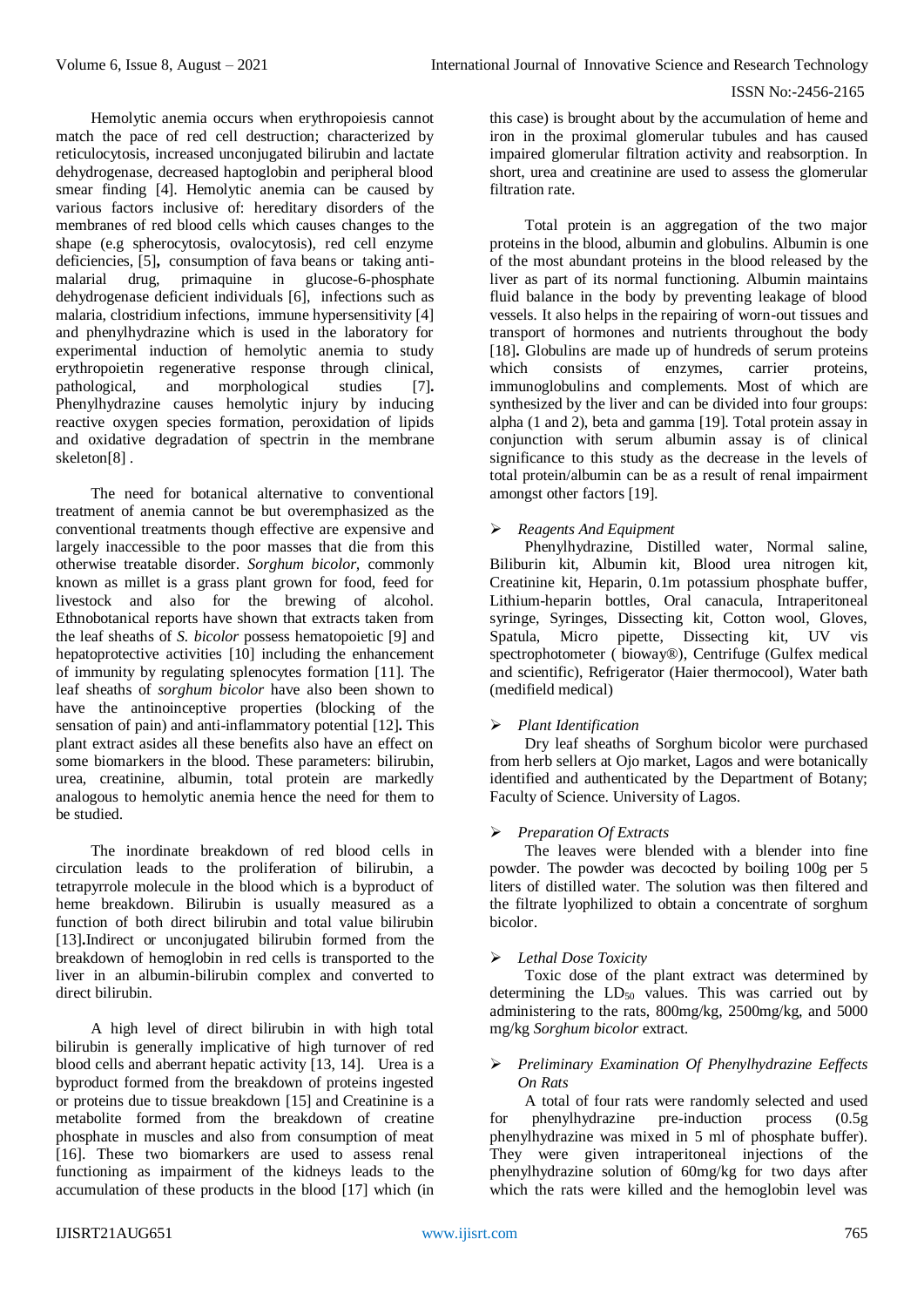measured to be <15% proving the rats were having hemolytic anemia due to the fall in the hemoglobin level.

### *Grouping Of Experimental Animals*

Twenty-four healthy male Wistar rats weighing between 160g- 240g were used for this experiment. The animals were kept in the Faculty of Science animal house in cages and allowed to acclimatize for 28 days under standard conditions (ambient temperature,  $29.0 \pm 2.0^{\circ}$ C and humidity 46%, with a 12 h light/darkness cycle) with *ad libitum*  access to feed pellets and water. The rats were divided into four groups of five animals each. The animals were administered various agents as follows: the control group was not given the extract and PHZ, the second group were given PHZ only and were not treated with the *Sorghum bicolor* extract while the third, fourth groups were treated with 100mg/kg (low dose), 500mg/kg (high dose)of the extract respectively orally for 7 days. All the animal experiments were carried out in accordance with the guidelines of the Institutions Animal Ethical Committee.

#### **II. COLLECTION OF BLOOD AND BIOCHEMICAL ANALYSIS**

#### *Blood Collection*

The rats were sacrificed the end of the 7 days of extract administration. The rats were euthanized with diethylether and vivisected after which blood samples were collected from each animal's heart into lithium heparintreated sample bottles, respectively. The blood samples were spun in a bench top centrifuge to obtain sera at 5000 rpm for 15 minutes. The serum samples were thereafter aspirated into another set of plain sample tubes and stored in the refrigerator pending enzyme assay.

## *Biochemical Assay*

The assay of bilirubin, urea, creatinine, total proteins and albumins assays were carried out according to the procedures described by Randox Laboratories Ltd, United Kingdom.

## *Total Bilirubin Test*

The total bilirubin of the samples was determined using standard ready-to-use kits (Randox Ltd, UK) following the manufacturer's instructions which briefly entails mixing 200 µl sera samples of the sacrificed rats with 200µl of sulphanilic acid and 50 µl of nitrite, 1000 µl of caffeine and 200 µl tartate and incubated for 30 minutes at 25°c. likewise a sample blank was prepared with the same reagents (minus nitrite) and the samples' absorbance were read at 578nm..

## *Direct Bilirubin Test*

The direct bilirubin was determined using standard ready-to-use kits (Randox Ltd, UK) following the manufacturer's instructions which briefly entails mixing 200 µl sera samples of the sacrificed rats with 200µl of sulphanilic acid and 50 µl of nitrite, 2000 µl of 0.9% Nacl and incubated for 10 minutes at 20-25 °C. Likewise a sample blank were prepared with the same reagents (minus nitrite)

and the samples' absorbance were read at 546nm with a spectrophotometer.

### *Indirect Bilirubin Test*

The results obtained from the total bilirubin and direct bilirubin test was used to determine the indirect bilirubin level as so: Indirect bilirubin = Total bilirubin  $(mg/dl)$  – Direct bilirubin (mg/dl)

### *Total Protein Test*

The total protein was determined using standard readyto-use kits (Randox Ltd, UK) following the manufacturer's instructions by mixing reagent blank, standard and sera samples with 20 µl of distilled water, standard and sera samples mixed in with 1ml of biuret reagent respectively in different tubes and incubated for 30 minutes at  $20\n-25^{\circ}\text{C}$  and the absorbance of the sample  $(A_{sample})$  and of the standard (Astandard) is measured against the reagent blank with a spectrophotometer at 546nm.

#### *Blood Urea Test*

The serum urea level was determined using standard ready-to-use kits (Randox Ltd, UK) following the manufacturer's instructions by mixing reagent blank, standard and sera samples with 5 µl of distilled water, standard and sera samples mixed in with 1ml of sodium nitroprusside and urease solution respectively in different tubes and incubated at 37°c for 10 minutes and phenol and sodium hypochlorite was mixed in immediately and incubated for 15 minutes at 37°C.

#### *Creatinine Test*

The serum creatinine level was determined by colorimetric method manufactured by Randox Ltd, UK standard ready to use kits by mixing reagent blank, standard and sera sample with 100 ul of distilled water, standard and sera sample mixed in with 1ml of sodium hydroxide and piuric acid respectively in different test tubes and read at two different time frame to get two absorbance values (the difference between the absorbance was gotten). The readings were done at 592nm.

## *Albumin Test*

The albumin was determined using standard ready-touse kits (Randox Ltd, UK) following the manufacturer's instructions by mixing reagent blank, standard and sera samples with 3µl of distilled water, standard and sera samples mixed in with 3ml of BCG concentrate respectively in different tubes and incubated for 20 minutes at  $37^{\circ}$ C and the absorbance of the sample (Asample) and of the standard (Astandard) is measured against the reagent blank with a spectrophotometer at 630nm.

## $\triangleright$  Statistical Analysis

Statistical analysis was done using Graph pad prism 8; results were presented as mean  $\pm$  SE and statistical evaluation of data was performed using one way analysis of variance (ANOVA) and multiple comparison was done using Tukey's multiple comparison test.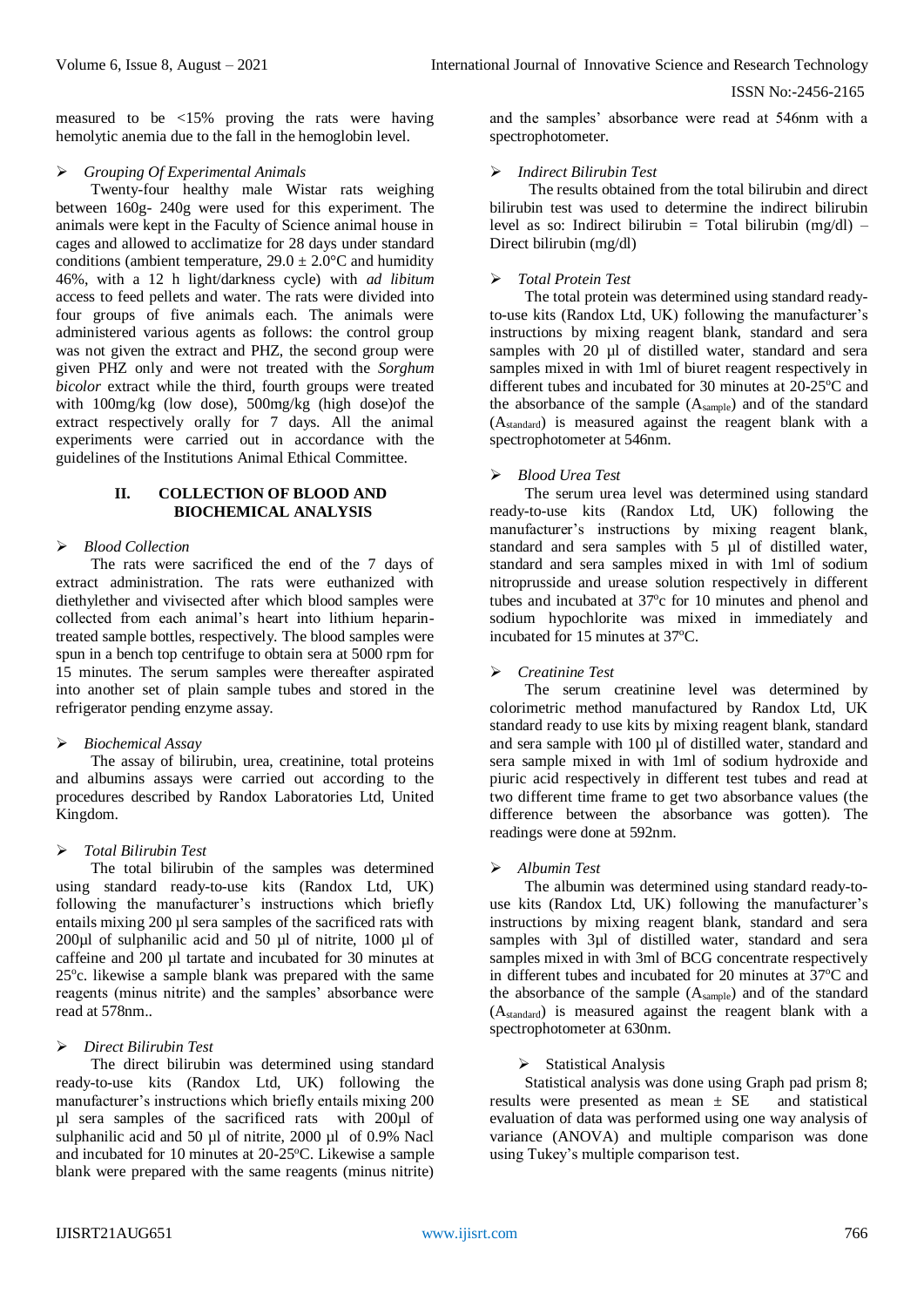

**Figure 1.0: Serum Total Bilirubin in Phenylhydrazine Induced Anemic Rats (t test p value < 0.05)**



**Figure 1.2: Serum Indirect Bilirubin in Phenylhydrazine Induced Anemic Rats (t test p value < 0.05)**







**Figure 1.3: Serum Total Protein in Phenylhydrazine Induced Anemic Rats (t test p value < 0.05)**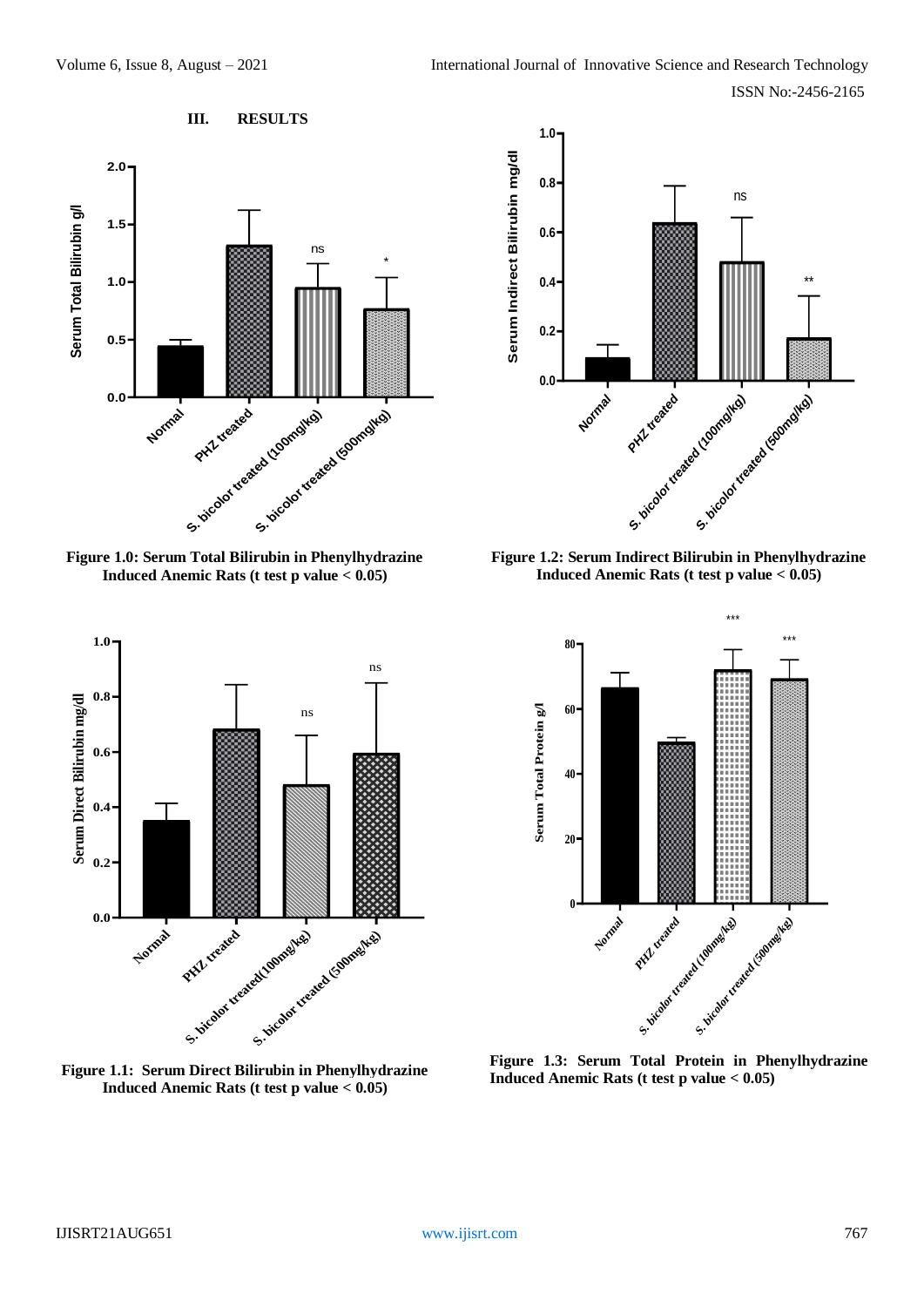

**Figure 1.4: Serum Albumin in Phenylhydrazine Induced Anemic Rats (t test p value < 0.05)**



**Figure 1.5: Serum Urea in Phenylhydrazine Induced Anemic Rats (t test p value < 0.05)**



**Figure 1.6: Serum Creatinine in Phenylhydrazine Induced Anemic Rats (t test p value < 0.05)**

#### **IV. DISCUSSION**

Sorghum bicolor is one of the major grain crops for human an animal nutrition throughout the drier areas of Africa and India. Its leaf is also used in traditional medicine to treat anemia in these regions [20]. It has been previously demonstrated that the aqueous extract of the leaves stimulated erythropoiesis in a specific way and dose dependent manner [20]. This research work focused on the testing of the feasibility of *Sorghum bicolor* as a potential anti-anemic plant to alleviate the deviant biochemical parameters caused as a result of anemia, parameters such as: bilirubin, total protein, albumin, urea and creatinine.

Bilirubin which is produced from the breakdown of hemoglobin senescent red cells to bilirubin and is carried to the liver (indirect/unconjugated bilirubin) where it undergoes conjugation to form bilirubin diglucoronide (direct/ conjugated bilirubin) and is excreted to the bile. Bilirubin level thus includes both the conjugated and unconjugated (free) forms and, if the serum is elevated, is usually indicative of liver damage or hemolysis [21]. On a general note, the administration of the extract caused a significant dose dependent reduction in bilirubin This trend in *Sorghum bicolor* significantly reducing the total bilirubin level of the anemic rats perhaps corroborates [22] report of the rejuvenation of spleen that can purportedly lead to high clearance of the indirect bilirubin from the sera of the anemic rats and [23] report of the reduction in red cell lysis in *Sorghum bicolor* treated animals.

Low levels of the liver produced proteins: albumin and globulin (total protein) is a clear indication of compromised hepatic activity and as such, the significant elevation in the levels of total protein in both the low dosed and high dosed rats (Fig1.3) and a slight elevation in the levels of albumin (Figure 1.4) after administration of the extract shows that